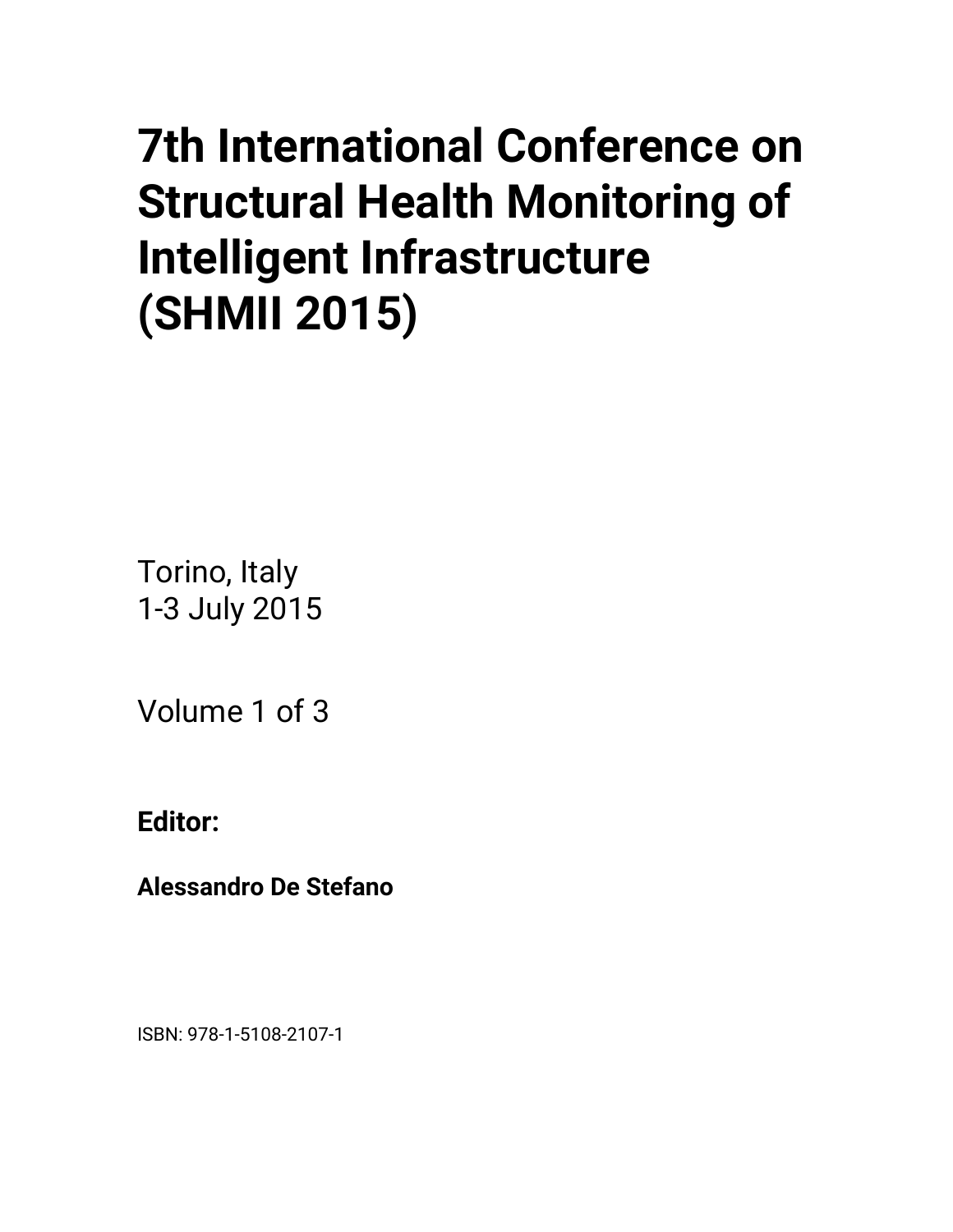**Printed from e-media with permission by:** 

Curran Associates, Inc. 57 Morehouse Lane Red Hook, NY 12571



**Some format issues inherent in the e-media version may also appear in this print version.** 

Copyright© (2015) by International Society for Structural Health Monitoring of Intelligent Infrastructure All rights reserved.

Printed by Curran Associates, Inc. (2016)

For permission requests, please contact International Society for Structural Health Monitoring of Intelligent Infrastructure at the address below.

International Society for Structural Health Monitoring of Intelligent Infrastructure University of Manitoba Agricultural & Civil Engineering Bldg. A250 - 96 Dafoe Road Winnipeg, Manitoba R3T 2N2 Canada

Fax: 204-474-7519

central@ishmii.org

#### **Additional copies of this publication are available from:**

Curran Associates, Inc. 57 Morehouse Lane Red Hook, NY 12571 USA Phone: 845-758-0400 Fax: 845-758-2633 Email: curran@proceedings.com Web: www.proceedings.com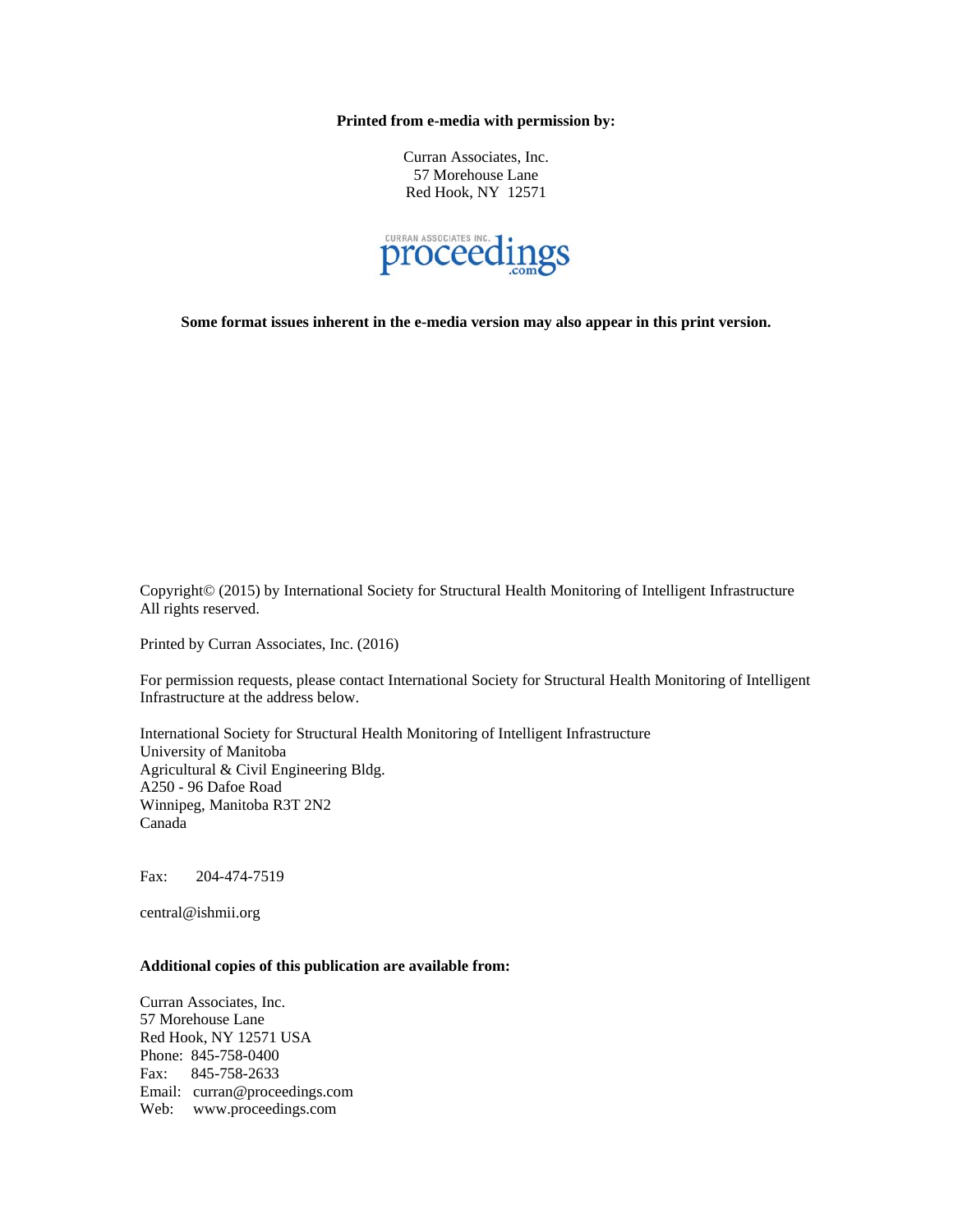# **TABLE OF CONTENTS**

## **VOLUME 1**

## **KEYNOTE LECTURES**

| D. Bernal                                                                                        |     |
|--------------------------------------------------------------------------------------------------|-----|
| VERY DENSE ARRAYS OF SENSORS FOR RELIABLE AND ACCURATE DAMAGE IDENTIFICATION<br><b>B.</b> Glisic |     |
| S. Dyke                                                                                          |     |
| R. Betti                                                                                         |     |
| A STRATEGIC FRAMEWORK TO EXTEND SHM INTO BRIDGE PRESERVATION - TOWARDS<br>G. Chen                |     |
| THEORY OF IMPACT TESTING FOR STRUCTURAL IDENTIFICATION WITH LONG-GAUGE STRAIN<br>J. Zhang        |     |
| STRUCTURAL HEALTH MONITORING: A TOOL FOR MANAGING RISKS IN SUB-STANDARD<br>C. Modena             |     |
| DEALING WITH UNCERTAINTY IN THE MONITORING AND SIMULATION OF DYNAMICALLY<br>E. N. Chatzi         | 100 |
| RAPID, FEASIBLE AND TECHNICALLY SOUND STRUCTURAL HEALTH MONITORING TO<br>M. Celebi               | 110 |

#### **REGULAR SESSIONS**

#### **RS1 – SENSORS AND SENSOR SYSTEMS**

## **SUB-TOPIC 1: FIBER OPTICS & WIRELESS SYSTEMS**

| <b>EVALUATION OF THE RESPONSE TIME OF FAST FIBRE OPTIC HIGH TEMPERATURE SENSORS FOR</b> |     |
|-----------------------------------------------------------------------------------------|-----|
|                                                                                         |     |
| P. Rinaudo                                                                              |     |
|                                                                                         | 124 |
| F. Klug                                                                                 |     |
|                                                                                         |     |
| F. Martinot                                                                             |     |
| FIBER OPTIC ACOUSTO-ULTRASOUND CONDITION MONITORING SYSTEM FOR ADVANCED                 |     |
|                                                                                         |     |
| E. A. Mendoza                                                                           |     |
| USAGE OF MEMS CAPACITIVE ACCELERATION SENSORS FOR BRIDGE STRUCTURAL                     |     |
|                                                                                         |     |
| M. Dumont                                                                               |     |
| A COMPARATIVE REVIEW OF WIRELESS SENSOR NODES FOR STRUCTURAL HEALTH                     |     |
|                                                                                         | 170 |
| K. Dragos                                                                               |     |
|                                                                                         | 180 |
| D. Hester                                                                               |     |
| 190 WIRELESS COMMUNICATION: FROM A GPS SENSOR TO A CREDIT-CARD SIZED COMPUTER           |     |
| F. Casciati                                                                             |     |
| WIRELESS SENSOR NETWORK FOR SHM SYSTEM OF ORDINARY BUILDINGS IN SEISMIC HAZARD          |     |
| ZONES.                                                                                  | 200 |
| D. Isidori                                                                              |     |

#### **SUB-TOPIC 2: REMOTE SENSING, SENSOR SYSTEMS, OPTIMIZATION AND DATA ANALYSIS**

| K. Y. Koo |  |  |
|-----------|--|--|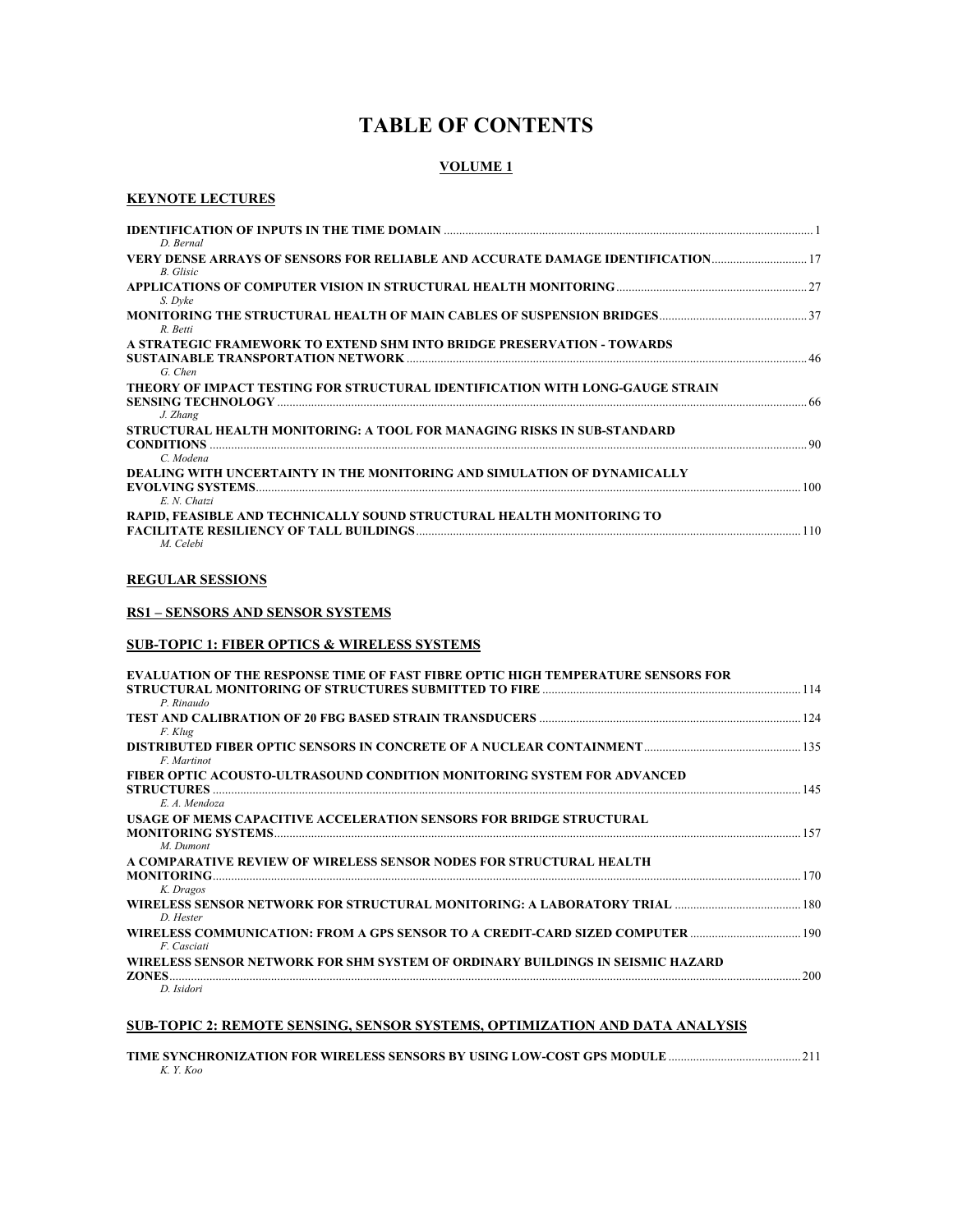| NUMERICAL AND EXPERIMENTAL CHARACTERIZATIONS OF 3D MEMS ACOUSTIC EMISSION                                                                                             |     |
|-----------------------------------------------------------------------------------------------------------------------------------------------------------------------|-----|
| <b>SENSORS</b> 219                                                                                                                                                    |     |
| D. Ozevin<br><b>CRACK DETECTION IN STEEL GIRDERS OF BRIDGES USING A BINARY SENSOR [1976] CRACK DETECTION IN STEEL GIRDERS OF BRIDGES USING A BINARY SENSOR [1976]</b> |     |
| F. Raeisi                                                                                                                                                             |     |
| RESEARCH PROGRESS ON SMART AGGREGATE-BASED MONITORING METHOD OF CONCRETE                                                                                              |     |
|                                                                                                                                                                       |     |
| $T.$ Liu                                                                                                                                                              |     |
| M. Omachi                                                                                                                                                             |     |
| STRUCTURAL OUT-PLANE DISPLACEMENT MONITORING METHOD BASED ON DIGITAL IMAGE                                                                                            |     |
|                                                                                                                                                                       |     |
| $W.$ Lu                                                                                                                                                               |     |
| DETECTION OF STEEL FATIGUE CRACKS WITH STRAIN SENSING SHEETS BASED ON LARGE AREA                                                                                      | 259 |
| Y. Yao                                                                                                                                                                |     |
|                                                                                                                                                                       |     |
| W. Yang                                                                                                                                                               |     |
| PARALLEL DYNAMIC POST PROCESSING AND ANALYSIS OF RECORDED SENSOR DATA IN REAL                                                                                         |     |
| M. Krüger                                                                                                                                                             | 279 |
| SIMULATING SENSOR ATTRIBUTES TO OUANTIFY THE UTILITY OF MONITORING SYSTEMS 289                                                                                        |     |
| P. Olnev                                                                                                                                                              |     |
| THE ROLE OF STANDARDIZATION IN ESTABLISHING NEW MONITORING TECHNOLOGIES -                                                                                             |     |
| <b>EXAMPLE FIBRE-OPTIC SENSORS</b>                                                                                                                                    | 299 |
| W. R. Habel                                                                                                                                                           |     |
| DESIGN AND SUPPLY OF A CONDITION MONITORING SYSTEM FOR CORROSION AND STRAY                                                                                            |     |
| T. Gooderham                                                                                                                                                          |     |
| PRESENTING A UNIFIED FRAMEWORK FOR GENERIC SENSOR DATA STORAGE,                                                                                                       |     |
| SYNCHRONIZATION AND POST PROCESSING INDEPENDENT OF SENSOR TYPE AND                                                                                                    |     |
|                                                                                                                                                                       |     |

#### *E. Price*

## **RS2 – MONITORING, MAINTENANCE AND LIFECYCLE**

## **SUB-TOPIC 1: DAMAGE DETECTION HEALTH MONITORING**

| <b>DAMAGE DETECTION IN WIND TURBINE BLADES BASED ON TIME SERIES CORRELATIONS 328</b><br>S. Hoell  |     |
|---------------------------------------------------------------------------------------------------|-----|
| ANALYSIS OF FATIGUE INDUCED CRACK PROPAGATION IN A WIND TURBINE BLADE USING                       | 338 |
| J. L. Tang<br>MODEL-INDEPENDENT SPATIAL-WAVENUMBER FILTER FOR DAMAGE IMAGING OF AIRCRAFT          |     |
|                                                                                                   |     |
| L. Oiu<br><b>HEALTH MONITORING SYSTEM OF SUBMERGED FLOATING TUNNEL PROTOTYPE IN OIANDAO</b>       |     |
|                                                                                                   | 356 |
| Y. O. Xiang<br>AUTOMATED SHM: SAFETY ASSURANCE AND LIFE-CYCLE ASSESSMENT OF LONG-SPAN BRIDGES     |     |
|                                                                                                   |     |
| K. Islami                                                                                         |     |
| ACCURATE PREDICTION OF ACOUSTIC SENSOR SPACING FOR LEAK DETECTION AND                             |     |
| D. Ozevin                                                                                         |     |
| SUPPORT VECTOR MACHINE STATISTICAL TECHNIQUE FOR RELIABLE DAMAGE DETECTION IN<br>M. El Mountassir | 386 |
| UNDESIRABLE EFFECTS OF OPERATIONAL AND ENVIRONMENTAL CHANGE VARIATIONS ON                         |     |
| M. El Mountassir                                                                                  |     |
| APPLICATION OF OPTICAL FIBER SENSOR TECHNOLOGIES FOR MONITORING THE                               |     |
| C.Y. Hong                                                                                         |     |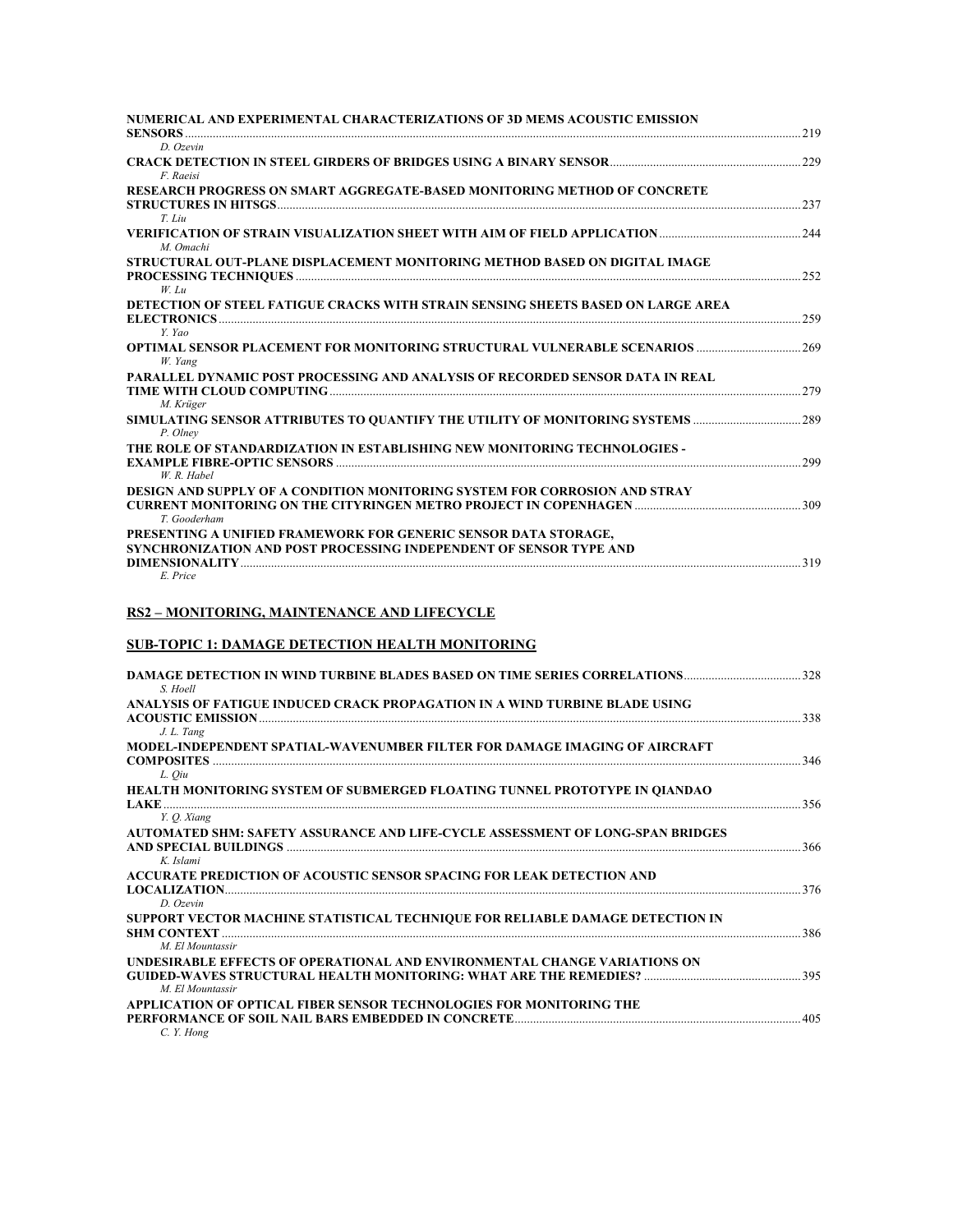## **SUB-TOPIC 2: CONDITION MONITORING FOR MODERN AND ANCIENT STRUCTURES**

| SEISMIC MONITORING OF THE CATHEDRAL OF ORVIETO: COMBINING SATELLITE INSAR WITH       |  |
|--------------------------------------------------------------------------------------|--|
| G. De Canio                                                                          |  |
| STATISTICAL CONDITION ASSESSMENT OF A CABLE STAYED BRIDGE USING GPS STRUCTURAL       |  |
|                                                                                      |  |
| H. V. Le                                                                             |  |
| <b>TRANSVERSE TEMPERATURE DIFFERENCE OF STEEL GIRDER IN A LONG-SPAN SUSPENSION</b>   |  |
| Y. Xia                                                                               |  |
|                                                                                      |  |
| W. Ibrahim                                                                           |  |
|                                                                                      |  |
| F. Carrión                                                                           |  |
| SEQUENTIAL SAMPLING METHOD FOR SURROGATE MODELLING OF TIME-CONSUMING FINITE          |  |
|                                                                                      |  |
| $S. S.$ Jin                                                                          |  |
|                                                                                      |  |
| A. Strauss                                                                           |  |
| ANALYSIS OF THE DYNAMIC PROPERTIES OF TWO INSTRUMENTED BUILDINGS IN MEXICO           |  |
| J. Camargo                                                                           |  |
|                                                                                      |  |
|                                                                                      |  |
| <b>SUB-TOPIC 3: SMART MATERIALS AND TECHNOLOGIES FOR MONITORING</b>                  |  |
|                                                                                      |  |
| <b>INVITED LECTURE. NOVEL SPARSE AND LOW-RANK METHODS FOR MONITORING.</b>            |  |
|                                                                                      |  |
| S. Nagarajaiah                                                                       |  |
| NUMERICAL SIMULATION RESEARCH FOR CONCRETE SEISMIC STRESS MONITORING BY USING        |  |
| H. B. Zhang                                                                          |  |
| <b>EXPERIMENTAL RESEARCH ON CONCRETE SEISMIC STRESS MONITORING BY USING SMART</b>    |  |
|                                                                                      |  |
| S. Hou                                                                               |  |
| INNOVATIVE, BIO-INSPIRED, METAHEURISTIC METHODS TARGETED TO SHM DIAGNOSTIC GOALS 519 |  |
| L. Elia                                                                              |  |
| LIDAR. PHOTOGRAMMETRY AND BIM RECONSTRUCTIONS FOR STRUCTURAL ASSESSMENT AND          |  |
|                                                                                      |  |
| D. Huston                                                                            |  |
| THE USE OF BUILDING INFORMATION MODELLING FOR STRUCTURAL HEALTH MONITORING -         |  |
| J. Kuckartz                                                                          |  |
|                                                                                      |  |
|                                                                                      |  |
| SUB-TOPIC 4: STRUCTURAL IDENTIFICATION AND LIFECYCLE ASSESSMENT                      |  |

| SOURCES AND FORMS OF MODELLING UNCERTAINTIES FOR STRUCTURAL IDENTIFICATION 547<br>R. Pasquier |  |
|-----------------------------------------------------------------------------------------------|--|
|                                                                                               |  |
| E. J. Obrien                                                                                  |  |
| HIGHER ORDER STATISTICAL FREQUENCY DOMAIN DECOMPOSITION FOR OPERATIONAL                       |  |
|                                                                                               |  |
| G. M. Nita                                                                                    |  |
| AN IMPROVED METHOD FOR DETECTION OF STIFFNESS AND MASS CHANGES SEPARATELY WITH                |  |
|                                                                                               |  |
| M. Gül                                                                                        |  |
| SHM OF GOLDEN HORN METRO CROSSING BRIDGE IN ISTANBUL - INITIAL ASSESSMENT                     |  |
|                                                                                               |  |
| P. Furtner                                                                                    |  |
| ANALYSIS OF STEEL BRIDGE'S RESPONSE ASSUMING DEGRADATION SCENARIOS FOR                        |  |
|                                                                                               |  |
| D. Galicia Garcia                                                                             |  |
| 603 SERVICE LIFE PREDICTION OF STEEL BRIDGES USING MEASURED STRAIN DATA                       |  |
| A. R. Rahai                                                                                   |  |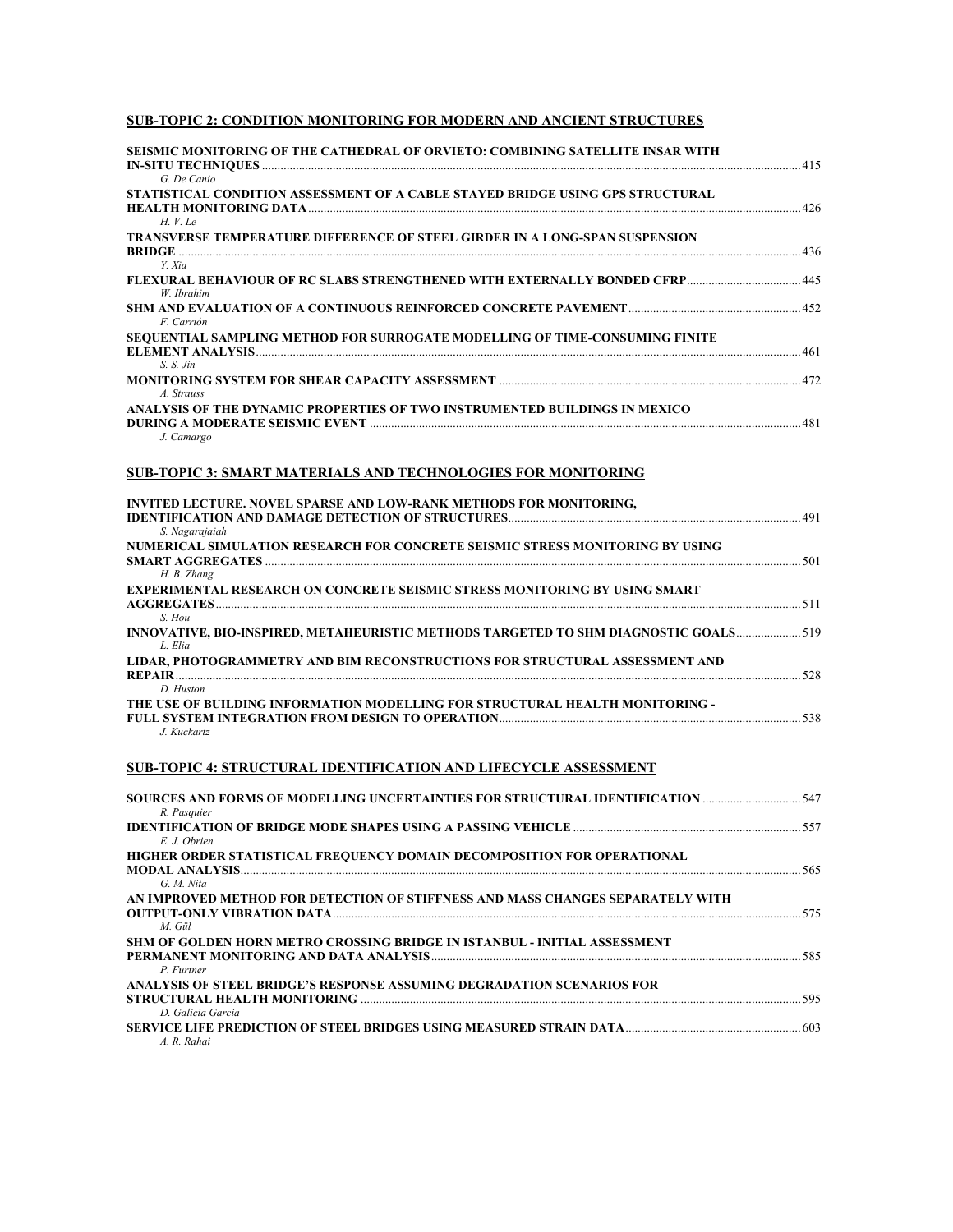## **SUB-TOPIC 5: MONITORING AND MAINTENANCE, BRIDGES AND INFRASTRUCTURE**

| NEED FOR AN ADEOUATE SEISMIC MONITORING OF SEISMICALLY ISOLATED BUILDINGS TO      |  |
|-----------------------------------------------------------------------------------|--|
|                                                                                   |  |
| A. Martelli                                                                       |  |
|                                                                                   |  |
| D. Izumi                                                                          |  |
| TECHNICAL AND ECONOMIC FEASIBILITY OF STRUCTURAL INTEGRITY MONITORING FOR         |  |
|                                                                                   |  |
| W. H. A. Peelen                                                                   |  |
| MONITORING OF THE LONGEST INTEGRAL BRIDGE IN AUSTRIA WITH FLEXIBLE ABUTMENTS  636 |  |
| T. Mack                                                                           |  |
| USING ELECTRICAL RESISTANCE NETWORKS TO ENHANCE PERFORMANCE ASSESSMENT OF         |  |
|                                                                                   |  |
| G Moser                                                                           |  |
| ANALYSIS OF MULTIVARIATE SHM DATA OF A CABLE-STAYED BRIDGE CONSIDERING            |  |
|                                                                                   |  |
| K Wattana                                                                         |  |
| STRUCTURAL RESPONSE ANALYSIS OF LONG-SPAN CABLE-STAYED BRIDGE BASED ON LONG-      |  |
|                                                                                   |  |
| I. U. Khan                                                                        |  |
|                                                                                   |  |
| C. McCracken                                                                      |  |
|                                                                                   |  |
| Y. Zhang                                                                          |  |

#### **RS3 – VIBRATIONAL IDENTIFICATION AND TESTING**

| <b>OUTPUT-ONLY IDENTIFICATION OF BASE EXCITED STRUCTURES USING SUBSPACE METHODS</b>                |  |
|----------------------------------------------------------------------------------------------------|--|
| C. Priori<br>A NEW METHOD OF OPTIMAL SENSOR PLACEMENT TECHNIOUES FOR MODAL IDENTIFICATION          |  |
| L. L. Lu                                                                                           |  |
| <b>EARLY DAMAGE LOCALIZATION OF STEEL STRUCTURES BASED ON CHANGES OF MODAL</b>                     |  |
| Y. Mivamori<br>ROBUST OPTIMAL SENSOR PLACEMENT FOR OPERATIONAL MODAL ANALYSIS BASED ON             |  |
| B.Li                                                                                               |  |
| SYSTEM IDENTIFICATION PROCEDURES FOR NONLINEAR RESPONSE OF BUCKLING RESTRAINT<br><b>BRACES</b> 738 |  |
| R. Boroschek                                                                                       |  |
| G. Busca                                                                                           |  |
| Z. Y. Wu<br>INFLUENCE OF MEASUREMENT AND MODEL ERRORS IN OPTIMAL SENSOR PLACEMENT FOR SHM          |  |
| L. Simonini                                                                                        |  |
| VIBRATION CONTROL OF MULTI-STOREY REINFORCEMENT CONCRETE FRAME INFILLED WITH                       |  |
| H. J. Liu                                                                                          |  |
| O. O. Zhang<br>THE CHARACTERISTICS OF LOW-FREQUENCY PROPAGATION WAVE MODES IN TUNNEL               |  |
| B. Zhou<br>K. Okada                                                                                |  |
| A BAYESIAN PROBABILISTIC APPROACH FOR FINITE ELEMENT MODEL UPDATING UTILIZING<br>S. Mustafa        |  |
| DATA PROCESSING EFFECTS OF ACCELERATION RECORD ON MODAL IDENTIFICATION OF A<br>W. Zhang            |  |
| BRIDGE STRUCTURE STIFFNESS EVOLUTIONARY ASSESSMENT BASED ON MONITORING<br>L. Y. Zhang              |  |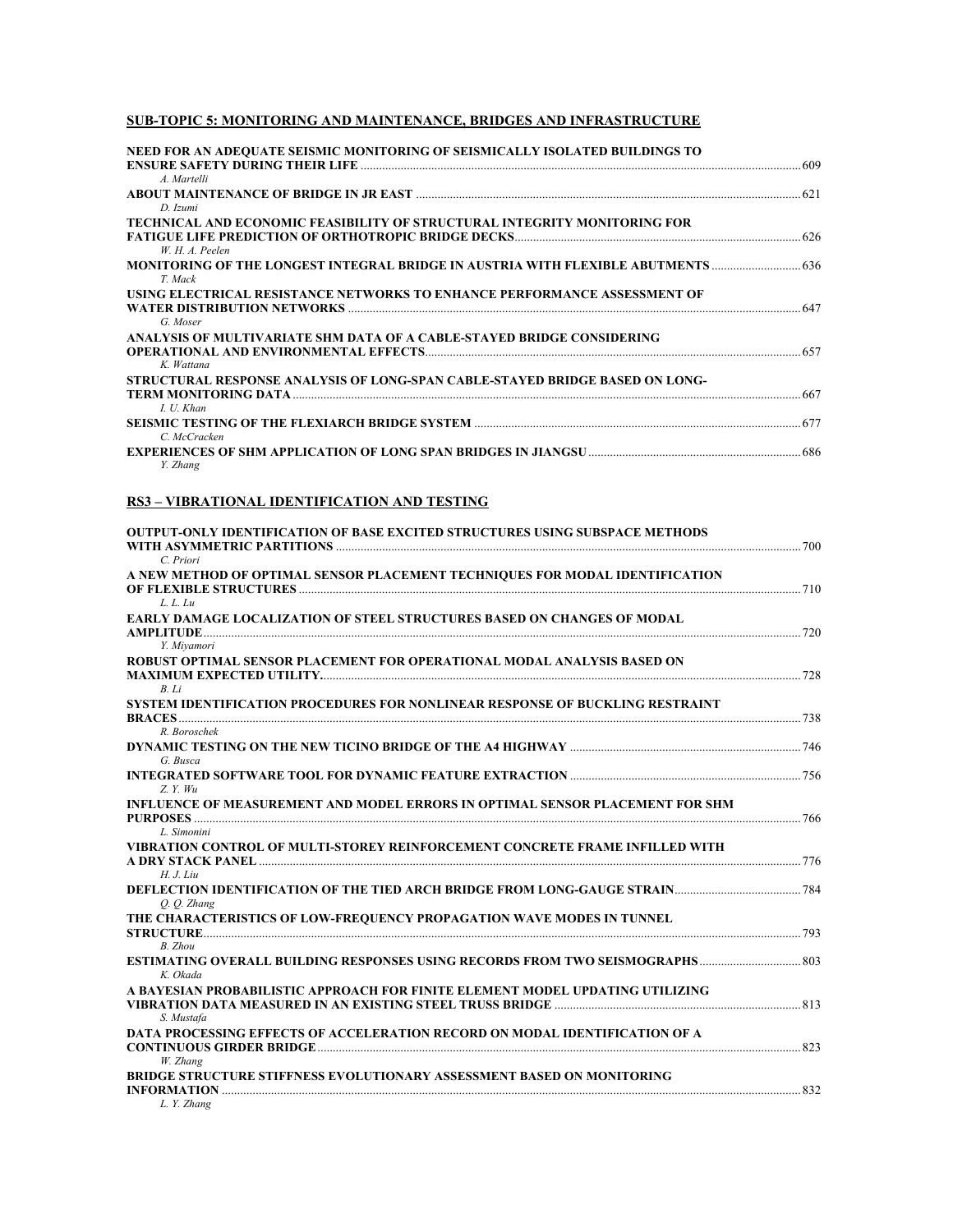| DYNAMIC MONITORING OF THE PASTERNAK FOOTBRIDGE USING MEMS-BASED SENSING<br><b>SYSTEM</b>              | 842 |
|-------------------------------------------------------------------------------------------------------|-----|
| P Gambarelli                                                                                          |     |
| <b>IDENTIFICATION OF TENSILE FORCES IN TIE RODS WITH UNKNOWN BOUNDARY CONDITIONS</b> 852<br>A Relleri |     |
| M. P. Limongelli                                                                                      | 862 |

#### **VOLUME 2**

| VIBRATION-BASED DAMAGE DETECTION OF BRIDGES UNDER MULTIDIRECTIONAL INPUT<br>MOTION  | 872 |
|-------------------------------------------------------------------------------------|-----|
| H Colak                                                                             |     |
| M Ruiz-Sandoval                                                                     | 882 |
| <b>DAMAGE DETECTION AND PERFORMANCE EVALUATION OF SFRP-RETROFITTED MULTI-STOREY</b> |     |
|                                                                                     | 802 |
| $S \times Mahini$                                                                   |     |

## **RS4 – NDE AND LOCAL OBSERVATIONS**

| DEFECT DETECTION IN A LARGE CONCRETE STRUCTURE CAISSON BY ESTIMATING THE               | 903 |
|----------------------------------------------------------------------------------------|-----|
| $M$ Abe<br>REDUCING THE UNCERTAINTY ON THE STRUCTURAL BEHAVIOUR OF EXISTING STRUCTURES |     |
| Y Reuland<br>NUMERICAL STUDY ON DELAMINATION DETECTION IN L-SECTION GFRP BEAM WITH     | Q13 |
|                                                                                        |     |

## **RS5 – MONITORING FOR ACTIVE, SEMI-ACTIVE, HYBRID, PASSIVE CONTROL**

| ACTIVE VIBRATION CONTROL OF A CANTILEVER BEAM VIA DISTRIBUTED OPTICAL FIBER             |     |
|-----------------------------------------------------------------------------------------|-----|
| SENSOR                                                                                  | 932 |
| A Minardo                                                                               |     |
| <b>ENTROPY AND ENERGY BASED OPTIMAL SENSOR PLACEMENT THROUGH GENETIC ALGORITHM  937</b> |     |
| Z Y W u                                                                                 |     |
| VIBRATION BASED SEISMIC PERFORMANCE ASSESSMENT OF THE YOKOHAMA BAY BRIDGE               |     |
|                                                                                         | 947 |
| G. Lomiento                                                                             |     |

## **RS6 – WEIGH-IN-MOTION AND RELATED MONITORING ACTIONS**

| <b>TRAFFIC AND TEMPERATURE MONITORING FOR STRUCTURAL HEALTH MONITORING OF</b> |     |
|-------------------------------------------------------------------------------|-----|
|                                                                               | 957 |
| <i>I. Farreras-Alcover</i>                                                    |     |
|                                                                               |     |
| E. Yamaguchi                                                                  |     |
| VARIATION IN WHEEL FORCES DUE TO RANDOM PAVEMENT ROUGHNESS REGARDING A        |     |
|                                                                               |     |
| R. Friedl                                                                     |     |
|                                                                               |     |
| M. Lydon                                                                      |     |

## **RS7 – MONITORING FOR GEOTECHNICS AND EARLY WARNING**

| LONG TERM MONITORING OF REINFORCED EARTH STRUCTURES USING DISTRIBUTED FIBER                                      | 996  |
|------------------------------------------------------------------------------------------------------------------|------|
| F Moser<br><b>CONTINUOUS MONITORING OF A LARGE CONCRETE ARCH DAM USING FIBRE BRAGG GRATING</b><br><b>SENSORS</b> | 1006 |
| W Lienhart<br><b>IDENTIFICATION OF GROUND MOTION FEATURES OF FAR FIELD SEISMIC WAVES: EARLY</b>                  | 1016 |
| $C$ T Chen                                                                                                       |      |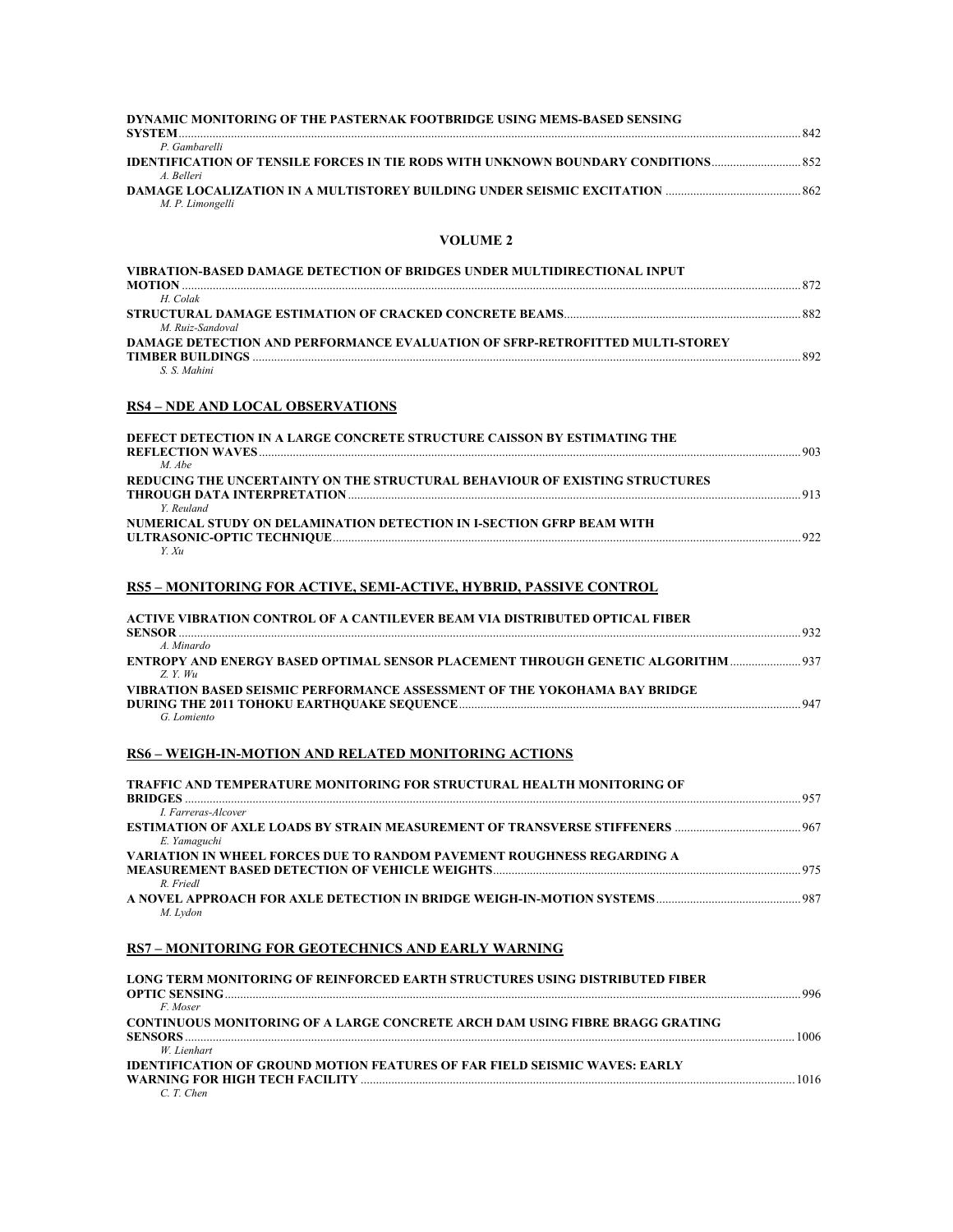| X. Lvu                                                                                                                                        |  |
|-----------------------------------------------------------------------------------------------------------------------------------------------|--|
| F. Wang                                                                                                                                       |  |
| RS8 - RISK ANALYSIS, MONITORING AND INTERDISCIPLINARY STRATEGIES FOR SUSTAINABLE AND<br>RESILIENT INFRASTRUCTURES AND URBAN SYSTEMS           |  |
|                                                                                                                                               |  |
| USE OF TEMPERATURE MONITORING TO ESTIMATE FIRE LOADS IN TUNNEL FIRES A CASE STUDY<br>ON THE VIRGOLO TUNNEL <b><i>EXECUTED TUNNEL</i></b> 2014 |  |
| P. Rinaudo<br>DROP LEAK DETECTION IN SOIL BASED ON DISTRIBUTED TEMPERATURE SENSING OF BOTDA<br>S. Li                                          |  |
| A TOOL FOR THE MANAGEMENT OF ALPINE ROAD NETWORKS IN THE WAKE OF NATURAL AND                                                                  |  |
| M. Bassani<br>SEISMIC PERFORMANCE ASSESSMENT OF A TALL BUILDING BASED ON REAL-TIME MONITORING 1071                                            |  |
| K. Kaynardag<br>IMPLICATIONS OF LOAD RATING BRIDGES IN VIRGINIA WITH LIMITED DESIGN OR AS-BUILT                                               |  |
| $D_K$ . Harris                                                                                                                                |  |
| A NEW STRUCTURAL HEALTH MONITORING METHOD BASED ON MULTI-MODELS THROUGH<br>P. J. Li                                                           |  |
| SHAKING TABLE TESTS ON A FULL-SCALE JOINT COVER FOR GENERATION IV SEISMICALLY                                                                 |  |
| G. De Canio<br>SYSTEM-WIDE ASSESSMENT OF VULNERABILITY OF BRIDGES TO SCOUR UNDER EXTREME                                                      |  |
| D. Huston                                                                                                                                     |  |

## **RS9 – APPLICATIONS AND CASE STUDIES**

| APPLICATION OF THE BAYESIAN INFERENCE IN THE STABILITY MONITORING OF A HISTORICAL    |  |
|--------------------------------------------------------------------------------------|--|
| B. Peng                                                                              |  |
| NUMERICAL SIMULATION OF LOCAL EXCITATION METHOD (LEM) TO DETECT SMALL DEFECT         |  |
|                                                                                      |  |
| T. Oshima                                                                            |  |
| MODEL UPDATING OF A LARGE RIGID-CONTINUOUS CONCRETE BRIDGE USING RESPONSE            |  |
| $L$ R. Zhou                                                                          |  |
| STRUCTURAL HEALTH MONITORING OF A HIGHWAY BRIDGE WITH USING FULL FIBER OPTIC         |  |
| SYSTEM. "PUENTE EL BELTRÁN", P.P. 118+500 AUTOPISTA GUADALAJARA-COLIMA (MÉXICO) 1149 |  |
| J. Carretero Perez                                                                   |  |
| STEREOVISION-BASED DETECTION OF SURFACE FLAWS ON PIERS OF YIOIAO BRIDGE AT           |  |
| <b>B.</b> Shan                                                                       |  |
| STRAIN MONITORING USING EMBEDDED DISTRIBUTED FIBRE OPTIC SENSORS IN A SPRAYED        |  |
|                                                                                      |  |
| N. De Battista                                                                       |  |
|                                                                                      |  |
| A. Cigada                                                                            |  |
| STRUCTURAL HEALTH MONITORING OF THE INDIAN RIVER INLET BRIDGE: RESULTS FROM          |  |
| M. Chajes                                                                            |  |
| IN-SERVICE MONITORING OF US202/NJ23 HIGHWAY OVERPASS: FOUR-YEAR OVERVIEW             |  |
| <b>B.</b> Glisic                                                                     |  |
| STRUCTURAL HEALTH MONITORING OF A CABLE-STAYED BRIDGE: USING TILTMETER DATA TO       |  |
| H. Shenton                                                                           |  |
|                                                                                      |  |
| G. De Canio                                                                          |  |
| VIBRATION-BASED SHM OF ORDINARY BUILDINGS: DETECTION AND QUANTIFICATION OF           |  |
|                                                                                      |  |
| A. Pierdicca                                                                         |  |
| J. Garces                                                                            |  |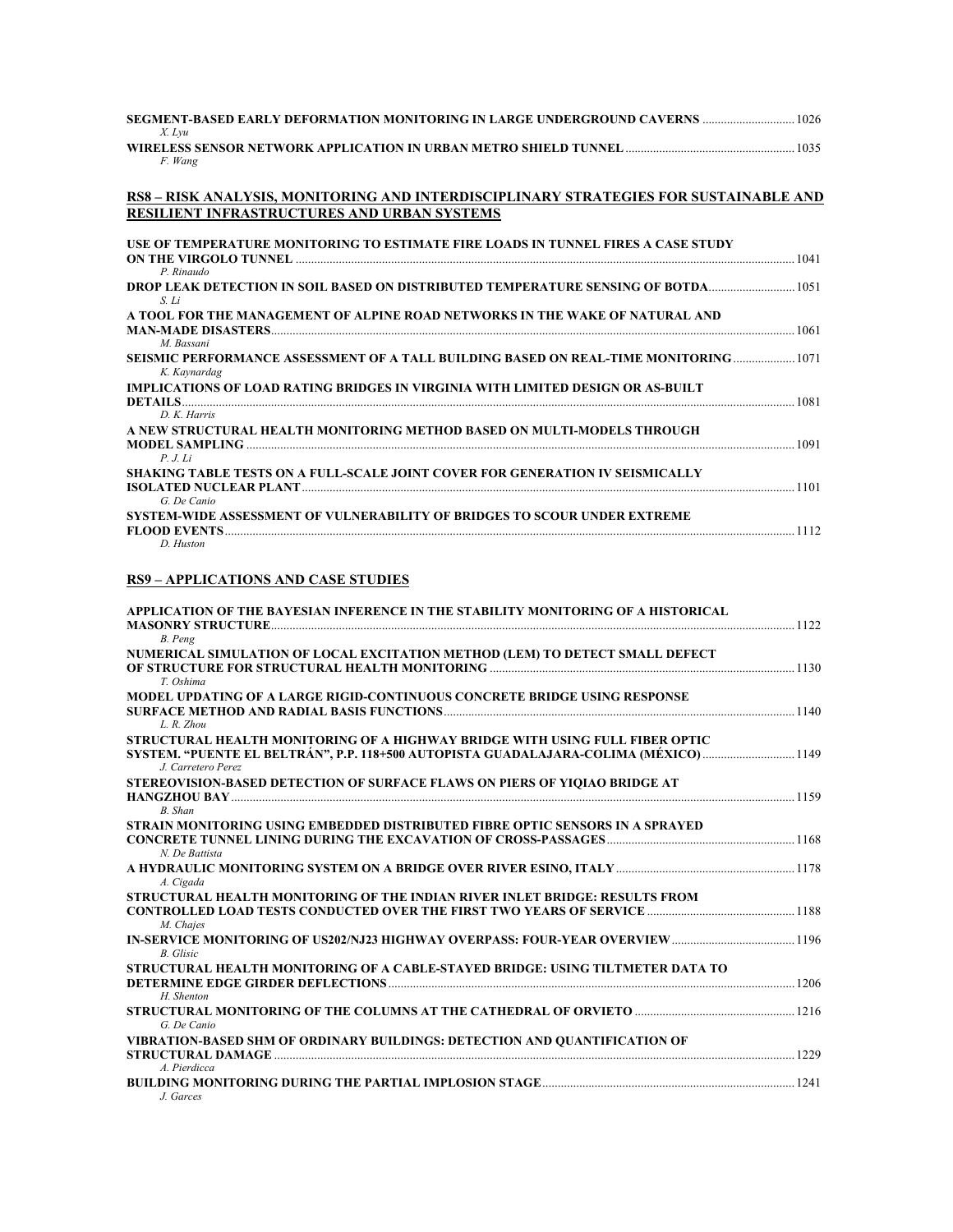| B. Benmokrane                                                                             |      |
|-------------------------------------------------------------------------------------------|------|
| ELASTO-MAGNETIC SENSORS FOR HEALTH MONITORING OF STRUCTURES DESIGNED WITH PRE-            |      |
| S. Islam                                                                                  |      |
| M. Virelli<br>STATISTICAL PATTERN RECOGNITION FOR STRUCTURAL HEALTH MONITORING USING TIME |      |
| Y. Jianxi                                                                                 |      |
| D. Zonta                                                                                  |      |
| D. Inaudi                                                                                 |      |
| P. Crossett<br>STRUCTURAL HEALTH MONITORING FOR LNG STORAGE TANK USING WIRELESS SENSOR    |      |
| <b>SYSTEM</b><br>$D.$ W. Ha                                                               | 1323 |

#### **POSTERS**

| <b>B.</b> Zhang                                                                                                                                                    |      |
|--------------------------------------------------------------------------------------------------------------------------------------------------------------------|------|
| P02 SCENARIOS OF FAILURE - A GROUND FOR RISK ANALYSIS IN STRUCTURAL HEALTH                                                                                         |      |
|                                                                                                                                                                    |      |
| M. Hildebrand                                                                                                                                                      |      |
| A. Osman                                                                                                                                                           |      |
| P04 TIME-DEPENDENT SETTLEMENT ANALYSIS AND MONITORING OF INTEGRATED SOIL-                                                                                          |      |
| $X$ . Zhao                                                                                                                                                         |      |
| <b>P05 ANALYSIS AND MONITORING OF TIME DEPENDENT SECTION MOISTURE DIFFUSION AND</b>                                                                                |      |
| $X$ . Zhao                                                                                                                                                         |      |
| P06 LONG-TERM MONITORING OF DEFLECTION AND VIBRATION IN BRIDGE FOR HIGH SPEED                                                                                      |      |
|                                                                                                                                                                    |      |
| E. S. Hwang                                                                                                                                                        |      |
| P07 MEASUREMENT AND EVALUATION OF THERMAL MOVEMENTS OF EXISTING BRIDGES USING                                                                                      |      |
|                                                                                                                                                                    | 1378 |
| $J_{\cdot}$ C. Park<br><b>P08 VULNERABILITY OF ROAD NETWORKS ALONG TRANSALPINE CORRIDORS [1986] P08 VULNERABILITY OF ROAD NETWORKS ALONG TRANSALPINE CORRIDORS</b> |      |
| M. Bassani                                                                                                                                                         |      |
| P09 IMPLICATIONS FOR STRUCTURAL HEALTH MONITORING AND LOAD RATING RESULTING                                                                                        |      |
|                                                                                                                                                                    |      |
| $D_K$ . Harris                                                                                                                                                     |      |
| P10 AUTOMATIC HEALTH MONITORING METHOD APPLIED ON A CURVE IN AN ELEVATED URBAN                                                                                     |      |
|                                                                                                                                                                    | 1406 |
| C. H. Huerta-Carpizo                                                                                                                                               |      |
| P11 STRUCTURAL PERFORMANCE EVALUATION OF PILED-RAFT FOUNDATION USING LONG-TERM                                                                                     |      |
| <b>SETTLEMENT MONITORING <i>CONFIGURATION CONFIGURATION CONFIGURATION CONFIGURATION</i></b> 1416                                                                   |      |
| N. Suzuki                                                                                                                                                          |      |

#### **SPECIAL SESSIONS AND MINI-SYMPOSIA**

#### **SS1 – MINI-SYMPOSIUM: DISTRIBUTED SENSOR NETWORKS FOR STRUCTURAL HEALTH MONITORING: CHINESE EXPERIENCE**

| INVITED LECTURE. RECONSTRUCTING WIND PRESSURE MEASUREMENT DATA BY NEURAL     | 1426 |
|------------------------------------------------------------------------------|------|
| <i>Y. O. Ni</i>                                                              |      |
| ADAPTIVE DECENTRALIZED DAMAGE DETECTION FOR SHEAR BUILDINGS WITH UNKNOWN     |      |
|                                                                              | 1436 |
| D. Zhang                                                                     |      |
| FORENSIC INVESTIGATION ON DAMAGE OF EXPANSION JOINTS IN LONG-SPAN SUSPENSION |      |
|                                                                              | 1445 |
|                                                                              |      |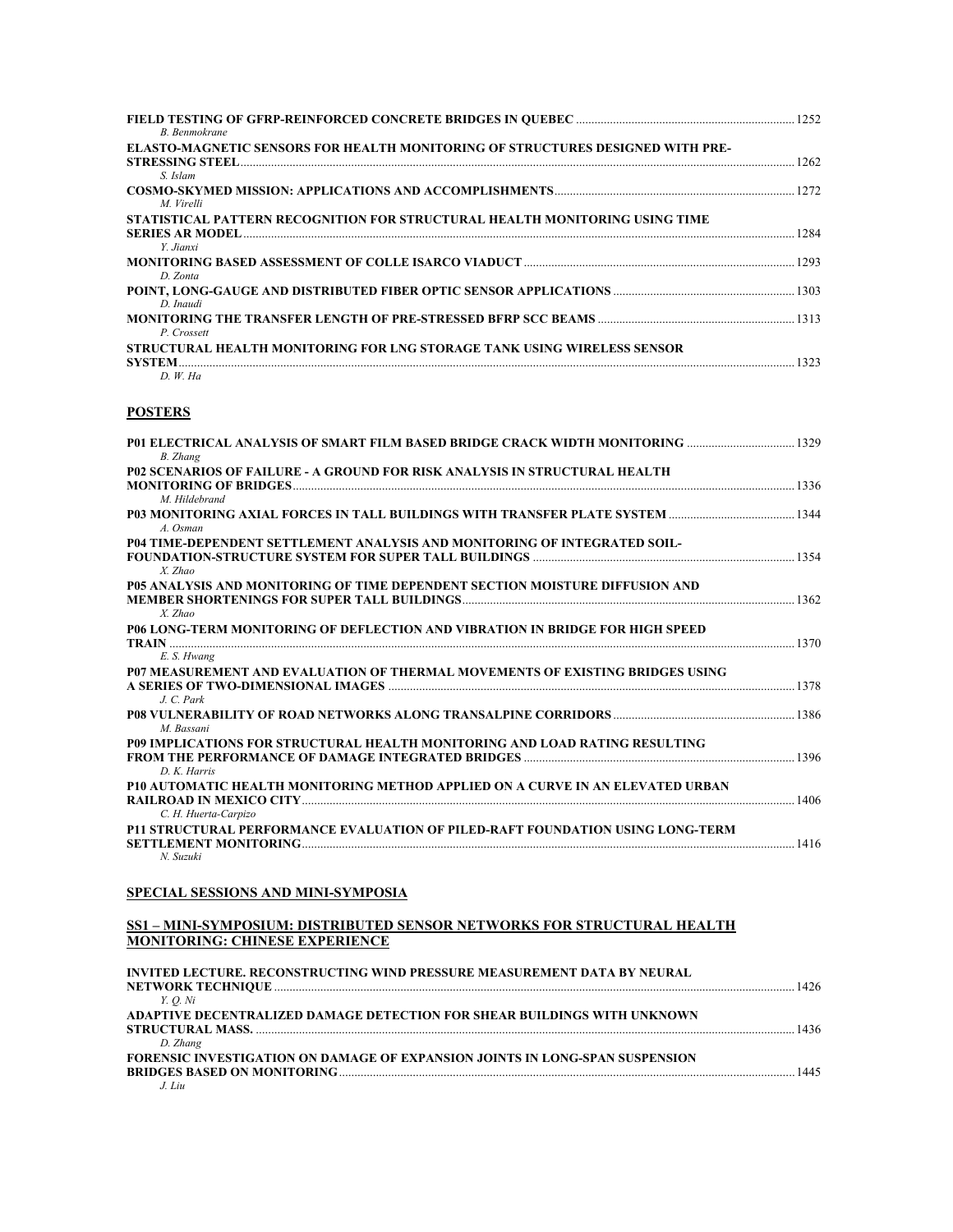| IN-CONSTRUCTION STRESS MONITORING FOR THE NEW HANGZHOU EAST RAILWAY STATION<br>Y. Shen                        |  |
|---------------------------------------------------------------------------------------------------------------|--|
| G. D. Zhou                                                                                                    |  |
| <b>INVITED LECTURE. OPTIMAL SENSOR PLACEMENT FOR STRUCTURAL HEALTH MONITORING</b><br><i>T. H. Yi</i>          |  |
| <b>MONITORING OF CONTINUOUS CONCRETE BOX GIRDERS STRENGTHENED WITH PRESTRESSED</b><br>C. Q. Yang              |  |
| <b>INVITED LECTURE. MONITORING OF THE STRENGTH GAIN OF CONCRETE STRUCTURES USING</b><br>J. Zhou               |  |
| A FREQUENCY DOMAIN DAMAGE IDENTIFICATION METHOD USING VIRTUAL DISTORTION                                      |  |
| O. Zhang<br>X. Feng                                                                                           |  |
| <b>DAMAGE IDENTIFICATION USING ADDITIONAL VIRTUAL MASSES BASED ON VIRTUAL</b>                                 |  |
| J. Hou<br>PERFORMANCE TEST AND APPLICATION OF A WIRELESS SENSOR NETWORK SYSTEM FOR THE                        |  |
| G. D. Yue<br><b>INVITED LECTURE. DEMONSTRATION ON INTELLIGENT DAM BASED ON EXPERIENCE OF</b>                  |  |
| Q. Li<br>ANALYSIS ON TEMPERATURE RISE PHENOMENON OF XILUODU ARCH DAM AFTER SEALING                            |  |
| G. Liang<br>CLOUD STORAGE SERVICE SYSTEM FOR LARGE VOLUMES OF REAL-TIME TEMPERATURE                           |  |
| P. Lin<br><b>FATIGUE LIFE EVALUATION AND RELIABILITY ANALYSIS FOR ORTHOTROPIC STEEL DECK OF</b><br>Y. S. Song |  |
| <b>INVITED LECTURE. A DIGITAL WIRELESS IMPACT MONITORING NETWORK WITH MULTI-</b>                              |  |
| S. Yuan<br><b>HEALTH MONITORING OF LONG-SPAN CONTINUOUS RIGID FRAME BRIDGE BASED ON</b>                       |  |
| B. Wu<br><b>EVOLUTIONARY POWER SPECTRAL DENSITY ANALYSIS ON WIND-INDUCED BUFFETING</b>                        |  |
| H. Wang<br>ASSESSING STATIC PERFORMANCE OF THE DASHENGGUAN YANGTZE BRIDGE BY MONITORING                       |  |
| G. X. Wang<br>PARAMETER IDENTIFICATION OF SUTONG BRIDGE EXCITED BY TYPHOON HAIKUI BASED ON                    |  |
| H. Wang<br><b>INVITED LECTURE. DAMAGE DETECTION OF THIN PLATE STRUCTURE USING WAVELET FINITE</b>              |  |
| S. Zhu<br><b>OUASI-DISTRIBUTED DISPLACEMENT MEASUREMENT OF STRUCTURES USING A NON-CONTACT</b>                 |  |
| X. W. Ye<br><b>INVITED LECTURE. STRUCTURAL HEALTH MONITORING SYSTEM APPLICATION TO ZHUHAI</b>                 |  |
| J. Teng<br>A DAMAGE DIAGNOSIS METHOD FOR STAY CABLES WITH THE USE OF A TEMPORARY DIAGONAL                     |  |
| Y. H. An                                                                                                      |  |
| W. Lu<br>HEALTH MONITORING SYSTEM FOR THE NANNING-GUANGZHOU RAILWAY XIJIANG X-ARCH                            |  |
| X. He                                                                                                         |  |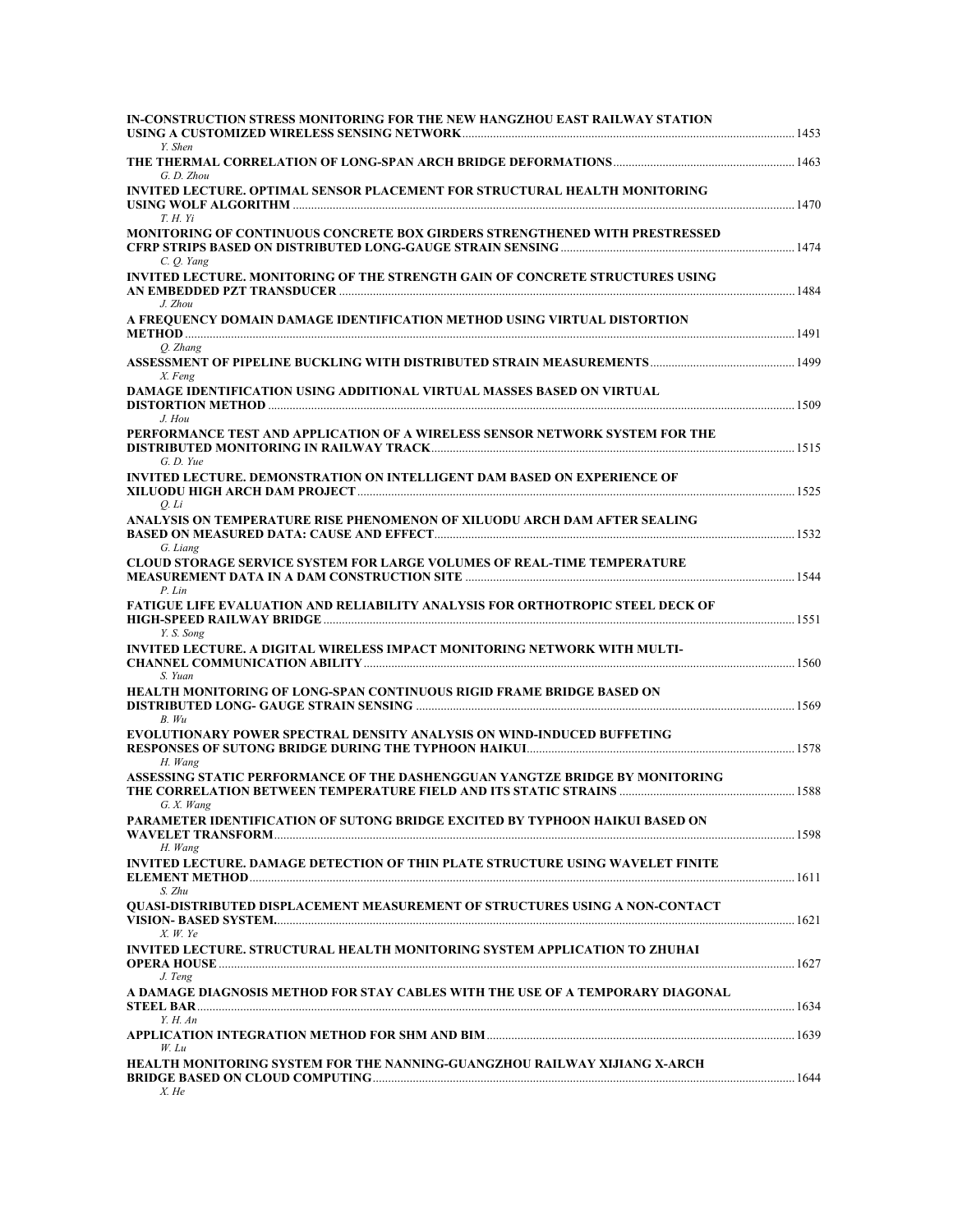| DEVELOPMENT OF A PRACTICAL AND INTEGRATED STRUCTURAL HEALTH MONITORING             | 1651 |
|------------------------------------------------------------------------------------|------|
| $K$ . Lin                                                                          |      |
| <b>INVITED LECTURE. SUBSTRUCTURE METHOD TO DYNAMIC ANALYSIS OF LOCAL NONLINEAR</b> |      |
|                                                                                    | 1658 |
| H. Zhu                                                                             |      |
| A MEANS FOR DETECTING THE LOCALIZATION IN MULTI-COUPLED MULTI-SPAN BEAMS ON        |      |
| O.Y. Wu                                                                            |      |
| <b>EARLY WARNING METHOD OF TRAIN RUNNING SAFETY OF A HIGH-SPEED RAILWAY BRIDGE</b> |      |
| Y.L. Ding                                                                          | 1678 |
| MECHANICAL IMPEDANCE-BASED TECHNIQUE FOR STEEL STRUCTURAL CORROSION DAMAGE         |      |
|                                                                                    | 1686 |
| $H. \; Luo$                                                                        |      |

#### **SS2 – SPECIAL SESSION: MONITORING STRUCTURAL AND GROUND DEFORMATIONS BY REMOTE SENSING TECHNIQUES**

| STRUCTURAL HEALTH CHARACTERIZATION OF AN OLD RIVETED IRON BRIDGE BY REMOTE                       |      |
|--------------------------------------------------------------------------------------------------|------|
| C. Caruso                                                                                        | 1695 |
| DYNAMIC CHARACTERIZATION OF TOWER STRUCTURES BY MEANS OF INTERFEROMETRY                          |      |
|                                                                                                  | 1705 |
| P. Clemente                                                                                      |      |
| <b>MEASUREMENT OF HUMAN-INDUCED VIBRATIONS ON A LIVELY FOOTBRIDGE BY MICROWAVE</b>               | 1714 |
| C. Gentile                                                                                       |      |
| THE COSMO-SKYMED SUPPORT TO MONITORING STRUCTURAL AND GROUND DEFORMATIONS 1724<br>M. Virelli     |      |
| <b>MONITORING GEOTECHNICAL STRUCTURES BY GROUND BASED RADAR INTERFEROMETRY  1733</b><br>M. Barla |      |

#### **VOLUME 3**

| G. Bongiovanni                                                               |      |
|------------------------------------------------------------------------------|------|
|                                                                              |      |
| D Rinaldis                                                                   |      |
| STRUCTURAL HEALTH MONITORING OF DAMS BY ADVANCED SATELLITE SAR               |      |
| <b>INTERFEROMETRY: INVESTIGATION OF PAST PROCESSES AND FUTURE MONITORING</b> |      |
|                                                                              | 1761 |
| P Mazzanti                                                                   |      |

#### **SS3 – MINI-SYMPOSIUM: RESEARCH ADVANCES IN STRUCTURAL HEALTH MONITORING – AUSTRALIAN EXPERIENCES**

| <b>INVITED LECTURE. MODEL UPDATING OF REAL STRUCTURES WITH AMBIENT VIBRATION DATA  1771</b><br>T. H. T. Chan |  |
|--------------------------------------------------------------------------------------------------------------|--|
| <b>INVITED LECTURE. NOVEL DAMAGE DETECTION BASED ON STOCHASTIC RESONANCE THEORY</b>                          |  |
| S. F. Jiang                                                                                                  |  |
| A NOVEL DAMAGE EVALUATION METHOD FOR TIMBER UTILITY POLES BASED ON WAVELET                                   |  |
| U. Dackermann                                                                                                |  |
| <b>CORRELATION-BASED DAMAGE DETECTION USING GEOMETRIC MODAL STRAIN ENERGY AND</b>                            |  |
| K. D. Nguyen<br><b>MONITORING CRACK PROPAGATION IN CARBON-FIBRE-REINFORCED-POLYMER-</b>                      |  |
| Y. Wang                                                                                                      |  |
| <b>INVITED LECTURE. NUMERICAL INVESTIGATION ON GUIDED WAVE-BASED DAMAGE</b>                                  |  |
| J. Li                                                                                                        |  |
| <b>INVITED LECTURE. CONDITION MONITORING OF TRUSS BRIDGES WITH RELATIVE</b>                                  |  |
| $\overline{I}$                                                                                               |  |

*J. Li*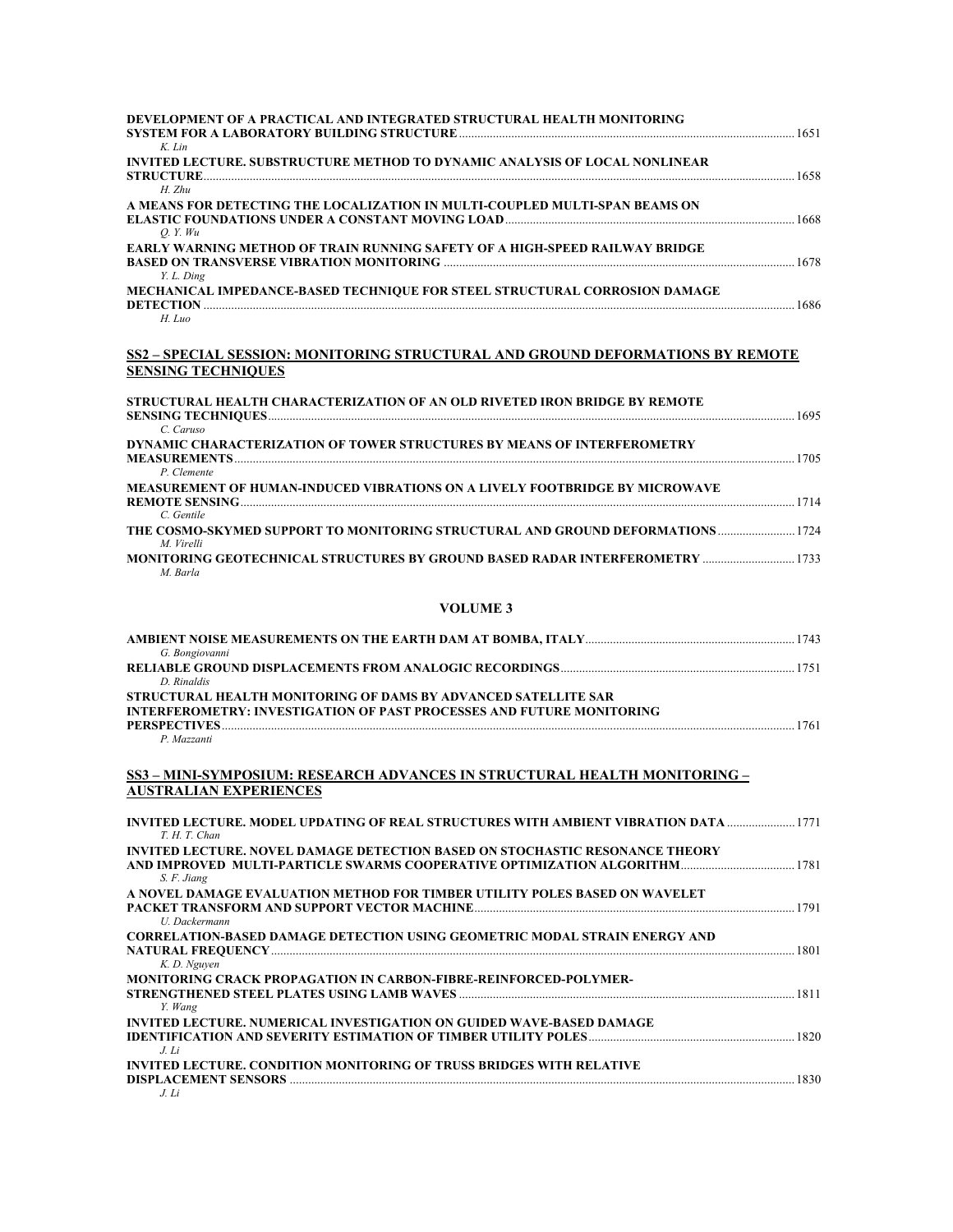| A. Cruz<br>STRUCTURAL IDENTIFICATION OF A LABORATORY-BASED STEEL THROUGH TRUSS                                 |  |
|----------------------------------------------------------------------------------------------------------------|--|
| <b>CANTILEVERED BRIDGE WITH SUSPENDED SPAN USING A LAYERED GENETIC ALGORITHM WITH</b>                          |  |
| C. J. L. Cowled<br>Z. H. Ding                                                                                  |  |
| <b>INVITED LECTURE. DISCUSSION ON SENSITIVITY ENHANCEMENT METHODS WITH DIFFERENT</b>                           |  |
| K. Liu<br>INVITED LECTURE. RECONSTRUCTED PHASE SPACE-BASED DAMAGE DETECTION FOR BEAM-                          |  |
| Z. Nie                                                                                                         |  |
| C. J. L. Cowled                                                                                                |  |
| Z. X. Tan<br>STIFFNESS IDENTIFICATION OF WOODEN JOINTS BASED ON STATISTICAL PROCESS CONTROL  1910<br>M. H. Wu  |  |
| INVITED LECTURE. AN INNOVATIVE APPROACH TO STRUCTURAL DAMAGE IDENTIFICATION VIA                                |  |
| Y. Wang<br>P. Runcie                                                                                           |  |
| S. S. Mahini                                                                                                   |  |
| SS6 - SPECIAL SESSION: SHM BASED LIFECYCLE PERFORMANCE ASSESSMENT OF CIVIL<br><b>INFRASTRUCTURE</b>            |  |
| <b>INVITED LECTURE. RISK-BASED LIFE CYCLE MAINTENANCE STRATEGY OF CORROSION</b><br>H. P. Chen                  |  |
| USING WEIGH-IN-MOTION DATA TO IDENTIFY TRAFFIC LOADING ON A LONG-SPAN SUSPENSION                               |  |
| Y. O. Ni<br>A TWO STAGE PARAMETRIC IDENTIFICATION OF STRONG NONLINEAR STRUCTURAL SYSTEMS<br>Y. Lei             |  |
| STATE-BASED STOCHASTIC PERFORMANCE DETERIORATION MODELLING OF FLOOD DEFENCE                                    |  |
| J. Nepal<br>ANALYSIS OF LONG-TERM MONITORING DATA TO ASSESS THE EFFICACY OF TIE-BARS                           |  |
| M. L. Pecorelli<br>MODELLING OF A ROAD INFRASTRUCTURE ADAPTED FOR DYNAMIC INDUCTIVE RECHARGING<br>C. Surace    |  |
| SS7 – MINI-SYMPOSIUM: NON-CONVENTIONAL SENSING TECHNIOUES FOR CIVIL INFRASTRUCTURE<br><b>SYSTEM MONITORING</b> |  |
| INVITED LECTURE. AUTOMATED DATA-DRIVEN LOAD ESTIMATION OF HIGHWAY BRIDGES USING                                |  |
| J. P. Lynch<br><b>INVITED LECTURE. CORRELATION BETWEEN DISPLACEMENT RESPONSE AND WIND SPEED FOR</b>            |  |
| Y. <i>Q. Ni</i><br>H. P. Chen                                                                                  |  |
| $X.$ W. Ye                                                                                                     |  |
| FAILURE MODE IDENTIFICATION IN CFRP-CONFINED CIRCULAR CONCRETE-FILLED STEEL<br>D. Li                           |  |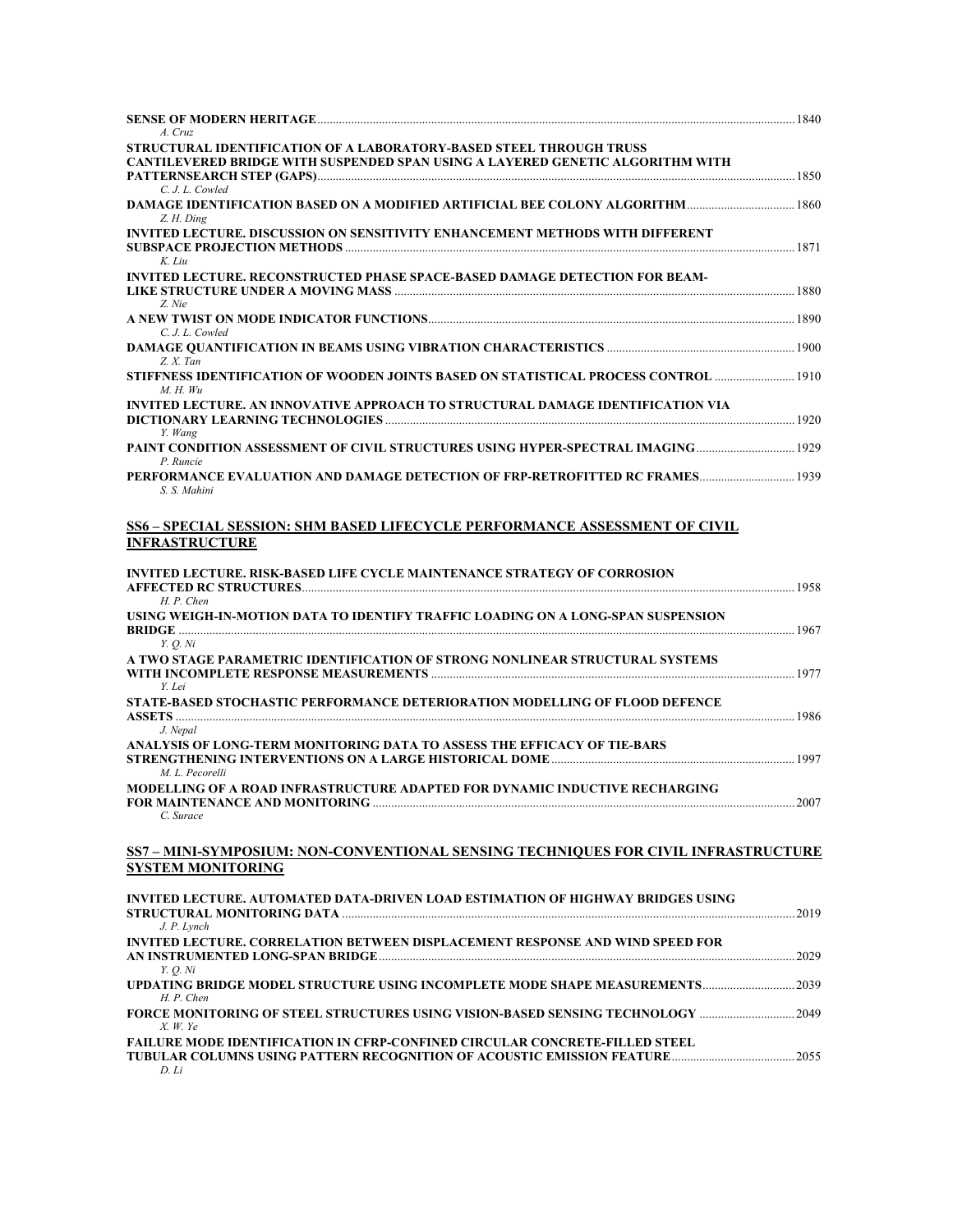| INVITED LECTURE. PPP-BOTDA STRAIN MEASUREMENTS IN THIN CONCRETE PANELS UNDER                      |  |
|---------------------------------------------------------------------------------------------------|--|
| G. Chen                                                                                           |  |
| <b>INVITED LECTURE. DESIGN AND APPLICATION OF SENSOR NETWORK FOR HEALTH MONITORING</b><br>C. Wang |  |
| REPRODUCTION OF PEDESTRIAN'S MOVING LOAD BASED ON MOTION CAPTURE TECHNIQUE2089<br>$J$ . Chen      |  |
| H. Tan                                                                                            |  |
| <b>INVITED LECTURE. SURFACE FLATNESS AND DISTORTION MEASUREMENT OF PRECAST</b><br>H. Sohn         |  |
| <b>INVITED LECTURE. MEASUREMENT OF RIVULET MOVEMENT ON INCLINED CABLES USING</b>                  |  |
| Y. Xia<br>DYNAMIC CONDITION ASSESSMENT OF SHEAR CONNECTORS IN COMPOSITE BRIDGES WITH<br>J. Li     |  |
| W. Zhou                                                                                           |  |
| <b>INVITED LECTURE. MONITORING STEEL CORROSION IN REINFORCED CONCRETES IN THE</b><br>Y. Lei       |  |
| <b>INVITED LECTURE. DIAPHRAGM INTERFACE DEBONDING DETECTION OF A LARGE-SCALE</b><br>B. Xu         |  |
| CHANGE LOCALIZATION OF A STEEL STRINGER BRIDGE THROUGH LONG-GAUGE STRAIN<br>Y. Cheng              |  |
| SS8 – SPECIAL SESSION: SMART PHONE BASED CLOUD-SHM AND ITS APPLICATION                            |  |
| INVITED LECTURE. DESIGN AND INITIAL VALIDATION OF EXTERNAL SENSORS BOARD OF SMART<br>Y. Yu        |  |
| RESEARCH ON QUICK EARTHQUAKE DISASTER INVESTIGATION AND EVALUATION USING CLOUD<br>M. Li           |  |
| CONVENIENT POSTURE MONITORING ON GIRDER HOISTING OF DALIAN XINGHAIWAN CROSS-<br>$R.$ Han          |  |
| X. Zhao                                                                                           |  |
| SS9 - SPECIAL SESSION: STRUCTURAL HEALTH MONITORING BASED ON OPERATIONAL MODAL<br><b>ANALYSIS</b> |  |
| <b>CONTINUOUS DYNAMIC MONITORING OF HISTORIC MASONRY TOWERS USING FEW</b><br>C. Gentile           |  |
| A. Cunha                                                                                          |  |
| VIBRATION-BASED STRUCTURAL HEALTH MONITORING OF A HIGHWAY BRIDGE BASED ON<br>$W-H. Hu$            |  |
|                                                                                                   |  |

**THREE YEARS OF MONITORING THE STRUCTURAL HEALTH OF AN OFFSHORE WIND TURBINE** 

**OUTLIER ANALYSIS TO DAMAGE DETECTION OF REAL STEEL TRUSS BRIDGES FROM CHANGES IN** 

**THROUGH OPERATIONAL MODAL ANALYSIS** ..............................................................................................................................2249

**OPERATIONAL MODAL ANALYSIS FOR SHM OF A WIND TURBINE BLADE** .......................................................................2260

**STRUCTURAL DAMAGE DETECTION USING HYBRID TETHERED-WIRELESS SENSOR NETWORKS** .........................2271

| <b>MODE SHAPES</b> | $\sim\sim\sim$<br>. |
|--------------------|---------------------|
| Kim<br>W           |                     |

*G. Oliveira* 

*W. Weijtjens* 

*F. Marulo* 

*R. Klis*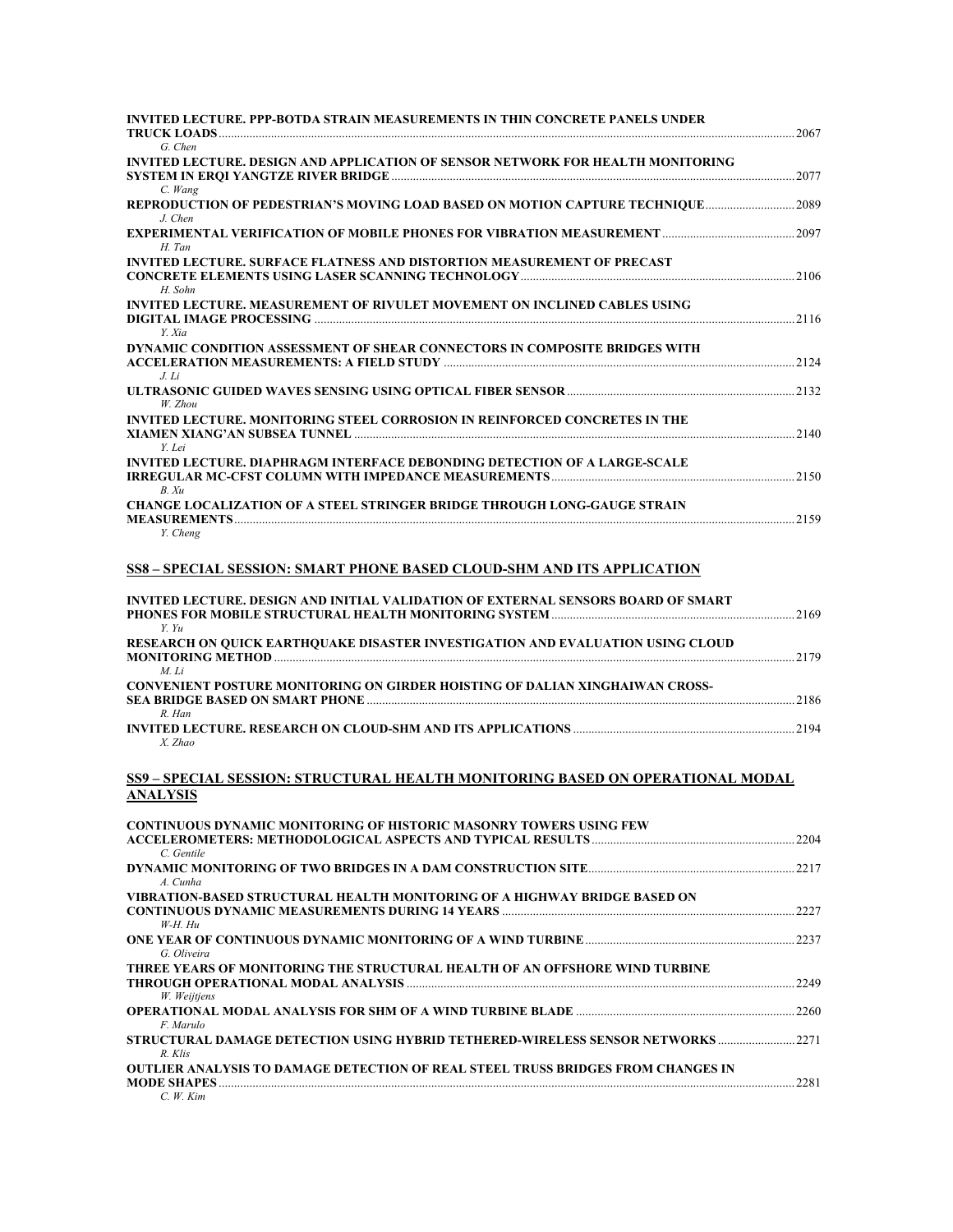## **SS10 – SPECIAL SESSION: PROBABILISTIC SHM**

| H. Abdel-jaber                                                                                                                                                                               |         |
|----------------------------------------------------------------------------------------------------------------------------------------------------------------------------------------------|---------|
| A. Del Grosso                                                                                                                                                                                |         |
| MODEL UPDATING OF STRUCTURES WITH TEMPERATURE-DEPENDENT PROPERTIES USING A<br>HIERARCHICAL BAYESIAN FRAMEWORK MARIORAL MARIA AND ANN AN ANN AN AIR AN AIR AN AIR AN AIR AIR AN AIR AIR AIR A | $-2310$ |
| <b>I.</b> Behmanesh<br>STABILITY EVALUATION OF A BRIDGE PIER DURING FLOOD USING A STOCHASTIC FILTER 2320<br>Y. Oshima                                                                        |         |
| MECHANICAL EQUIVALENT OF LOGICAL INFERENCE FROM CORRELATED UNCERTAIN<br>D. Zonta                                                                                                             |         |
| D. Bernal                                                                                                                                                                                    |         |
| SUBSTRUCTURE MODEL UPDATING WITH NOISY MEASUREMENTS THROUGH A REGULARIZED<br>Y. Wang                                                                                                         |         |
| NUMERICAL STUDIES ON THE EFFECT OF MEASUREMENT NOISES ON THE ONLINE SYSTEM<br><b>IDENTIFICATION OF A CABLE-STAYED BRIDGE</b><br>H. W. Huang                                                  |         |
| M. Wang                                                                                                                                                                                      |         |
| <b>BAYESIAN UPDATING OF TIME-DEPENDENT FATIGUE MODEL FROM STRUCTURAL HEALTH</b><br><b>B.</b> Rocher                                                                                          |         |
| SS11 – SPECIAL SESSION: ADVANCED MONITORING AND ASSESSMENT OF BRIDGES AND SPECIAL<br><b>STRUCTURES</b>                                                                                       |         |
| FIELD MONITORING AND WIND TUNNEL INVESTIGATION OF AN UNEXPECTED WIND-INDUCED                                                                                                                 |         |

| $H$ . K. Kim                                                                    |      |
|---------------------------------------------------------------------------------|------|
| DETERMINATION OF SAFETY CONTROL CRITERIA FOR MONITORING DATA CONSIDERING        |      |
|                                                                                 | 2386 |
| S. Shin                                                                         |      |
| PROBABILISTIC ASSESSMENT OF BRIDGE CONDITION CONSIDERING MEASUREMENT DATA       |      |
|                                                                                 | 2391 |
| H. J. Kim                                                                       |      |
|                                                                                 | 2401 |
| F. N. Cathas                                                                    |      |
| MONITORING OF FLEXURAL AND SHEAR CRACK PATTERN IN CONCRETE STRUCTURES BY        |      |
|                                                                                 | 2411 |
| G. Rodriguez                                                                    |      |
| <b>FATIGUE ASSESSMENT OF CENTENARIAN RAILWAY BRIDGES WITH STRUCTURAL HEALTH</b> |      |
|                                                                                 | 2421 |
| H. Nassif                                                                       |      |
|                                                                                 |      |

## **SS12 – SPECIAL SESSION: THE RESILIENCE OF URBAN BUILT ENVIRONMENT**

| FROM RESILIENT - AND TOWARDS ANTIFRAGILE - DESIGN: CONSIDERATIONS FROM A CIVIL   |      |
|----------------------------------------------------------------------------------|------|
|                                                                                  | 2432 |
| K. Gkoumas                                                                       |      |
| <b>DESIGN FOR RESILIENCE OF STRUCTURES AND INFRASTRUCTURES: THEORETICAL</b>      |      |
|                                                                                  | 2442 |
| F. Petrini                                                                       |      |
| <b>IMPROVING ENVIRONMENTAL RESILIENCE THROUGH SMART PARKING SENSORS:</b>         |      |
|                                                                                  | 2452 |
| F. Ozzello                                                                       |      |
| <b>EARTHOUAKE RAPID LOSS ASSESSMENT USING COMMUNICATION SYSTEMS TO IMPROVE</b>   |      |
|                                                                                  | 2461 |
| G. P. Cimellaro                                                                  |      |
| 1471 LESSONS LEARNED FROM SEISMIC MONITORING OF YOKOHAMA-BAY CABLE-STAYED BRIDGE |      |
| D. M. Siringoringo                                                               |      |